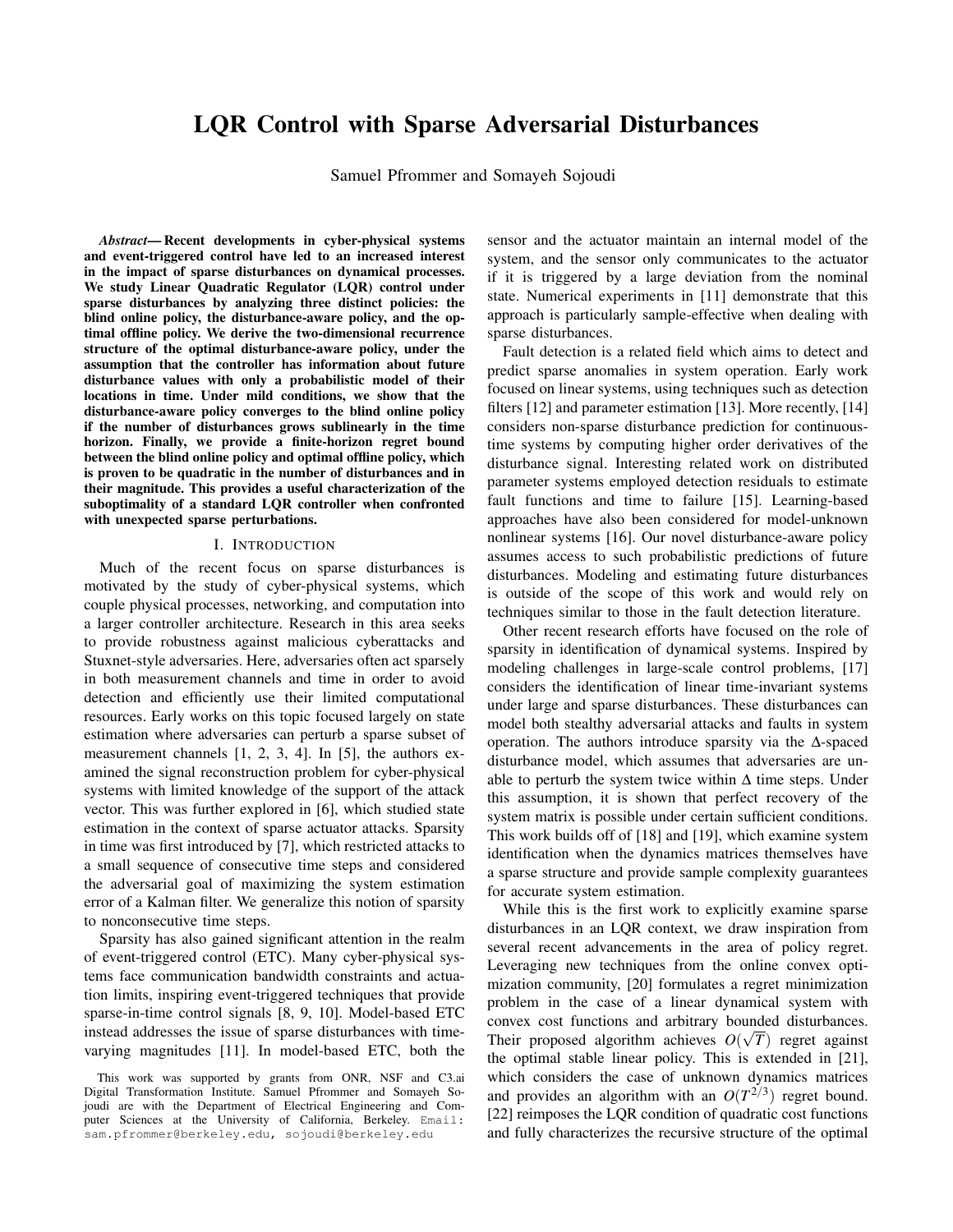offline policy under this framework. Furthermore, they show that the time-averaged regret of the blind online policy with respect to the optimal offline policy grows linearly in the time horizon. We extend these results to the sparse-disturbance setting with a bound that is independent of the time horizon and varies quadratically with the number of disturbances and their magnitude. Our complete contributions are summarized in II-A.

## *A. Notation*

The spectral norm of a matrix is denoted by  $\rho(\cdot)$ , and the  $l_2$ norm of a vector is denoted by  $\|\cdot\|$ . We let  $M \geq 0$  and  $M \geq 0$ indicate that *M* is positive definite and positive semidefinite, respectively. The minimum eigenvalue of a matrix is given by  $\lambda_{\min}(\cdot)$ . An upper bound on the norm of a collection of matrices or vectors is generally denoted using a hat; e.g.,  $\hat{w} \ge ||w_k|| \forall k$ . We denote the set of integers by  $\mathbb{Z}$ , the set of nonnegative integers by  $\mathbb{Z}_+$ , the set of real numbers by  $\mathbb{R}$ , and the expectation of a random variable by  $\mathbb{E}$ . The set of integers between  $a \in \mathbb{Z}$  and  $b \in \mathbb{Z}$  inclusive is denoted by  $[a \dots b]$ , with  $(a \dots b)$  corresponding to the open integer interval omitting *a* and *b*.

### II. PROBLEM STATEMENT

We consider the control of a linear time-invariant system that evolves according to

$$
x_{t+1} = Ax_t + Bu_t + d_t, \quad t = 0, 1, \ldots, T-1,
$$

where  $A \in \mathbb{R}^{n \times n}$  and  $B \in \mathbb{R}^{n \times m}$  are system matrices,  $x_t \in \mathbb{R}^n$ is the system state,  $u_t \in \mathbb{R}^m$  is the control input,  $d_t \in \mathbb{R}^n$  is an external disturbance, and *T* is the time horizon. Moreover, we focus on the scenario where the disturbances  $d_t$  are *sparse*; i.e.,  $d_t \neq 0$  if and only if  $t \in D$ , for some index set  $D = \{t_1, t_2, \ldots, t_{|D|}\}$ , where  $|D|$  denotes the cardinality of *D*. The nonzero disturbances are given by  $d_{t_k} = w_k$ ,  $k \in 1, \ldots, |D|$ , and are bounded in *l*<sub>2</sub> norm by  $\hat{w} \ge ||w_k|| \forall k$ .

The objective of our policies is to minimize the cost

$$
\mathbb{E}_{d_0,\ldots d_{T-1}}\left(x_T^{\mathsf{T}}Q_T x_T + \sum_{t=0}^{T-1} \left[x_t^{\mathsf{T}}Q x_t + u_t^{\mathsf{T}} R u_t\right]\right),\tag{1}
$$

where  $Q_T, Q \in \mathbb{R}^{n \times n}$  are positive semidefinite and  $R \in \mathbb{R}^{m \times m}$ is positive definite. We compare the following three policies in this work:

1) The blind online policy executes standard LQR control assuming no disturbances; i.e., assuming  $d_t = 0$  for all *t*, even though this assumption may not hold. This is the same policy that would be executed under the typical condition that disturbances  $d_t$  are independent with zero mean. It is well-known that that the optimal disturbance-free policy is a linear controller of the form  $u_t = -K_t x_t$ , for  $t = [0 \dots T)$ , where

$$
K_t = (B^{\mathsf{T}} P_{t+1} B + R)^{-1} B^{\mathsf{T}} P_{t+1} A, \tag{2}
$$

and the sequence  $P_t$  arises from solving the discretetime Riccati equation

$$
P_t = A^{\mathsf{T}} (P_{t+1} - P_{t+1} B (B^{\mathsf{T}} P_{t+1} B + R)^{-1} B^{\mathsf{T}} P_{t+1}) A + Q, (3)
$$

with  $P_T = Q_T$  [23, 24].

- 2) The disturbance-aware policy has knowledge of the disturbances  $w_k$  and their ordering but is unaware of their exact locations in time. More specifically, at time step *t*, the policy is aware of potential future disturbances  $w_{k'}, \ldots, w_{|D|}$ , where *k*<sup> $\prime$ </sup> is the smallest *k* such that  $t_k > t$ . Instead of knowing the precise disturbance locations  $t_k$ , the policy is given access to a probabilistic model of a disturbance occurring at time step *t* when there are *k* disturbances remaining. We denote this probability as  $p_t^k$ . One simple probabilistic model is the uniform conditional model  $p_t^k = k/(T-t)$ , which assumes that the remaining disturbances are distributed uniformly over the time horizon. The form of the policy is derived explicitly in Section III-A.
- 3) The optimal offline policy has complete knowledge of all disturbances  $d_t$ . Under this setting, the optimal control and cost have the following structure, first derived in [22]:

$$
u_t^* = -K_t x_t - (B^{\mathsf{T}} P_{t+1} B + R)^{-1} B^{\mathsf{T}} (P_{t+1} d_t + 1/2 \ v_{t+1}),
$$
\n(4a)

$$
V_t(x) = x^{\mathsf{T}} P_t x + v_t^{\mathsf{T}} x + q_t,
$$
\n(4b)

$$
v_t = 2A^{\mathsf{T}} S_t d_t + A^{\mathsf{T}} S_t P_{t+1}^{-1} v_{t+1},
$$
  
\n
$$
q_t = q_{t+1} + d_t^{\mathsf{T}} S_{t+1} d_t + v_{t+1}^{\mathsf{T}} P_{t+1}^{-1} S_t d_t
$$
\n(4c)

$$
- \frac{1}{4} \nu_{t+1}^{\mathrm{T}} B (B^{\mathrm{T}} P_{t+1} B + R)^{-1} B^{\mathrm{T}} \nu_{t+1}, \tag{4d}
$$

$$
S_t := P_{t+1} - P_{t+1} B (B^{\mathsf{T}} P_{t+1} B + R)^{-1} B^{\mathsf{T}} P_{t+1}, \qquad (4e)
$$

where  $V_t(x)$  represents the cost-to-go of a state *x* at time *t*, and  $v_t \in \mathbb{R}^n$ ,  $q_t \in \mathbb{R}$  are recurrences that depend only on the noise  $d_t$  and are initialized to  $v_T = 0$ ,  $q_T = 0$ . We note that the optimal control is determined by the optimal online policy action and a counterfactual second term depending exclusively on future disturbances.

## *A. Contributions*

We begin by deriving the optimal structure for the disturbance-aware policy in Section III-A, which involves a two-dimensional recurrence over the time step *t* and the number of remaining disturbances *k*. This holds for any arbitrary disturbance sequence. Unlike the optimal offline policy originally considered by [22], we only assume probabilistic knowledge about the possibility of a disturbance. In practice, future disturbances and their probabilities could be inferred from data using techniques similar to the fault prediction literature, although this is outside the scope of our work.

Section III-B establishes that under mild conditions, the disturbance-aware policy converges to the blind online policy in the infinite-horizon case if the number of disturbances grows sublinearly in the time horizon. This formalizes the intuition that as disturbances become more sparse, without exact knowledge of disturbance times, the disturbance-aware policy eventually takes the same actions as the blind policy. We note that this is not the case for the optimal offline policy,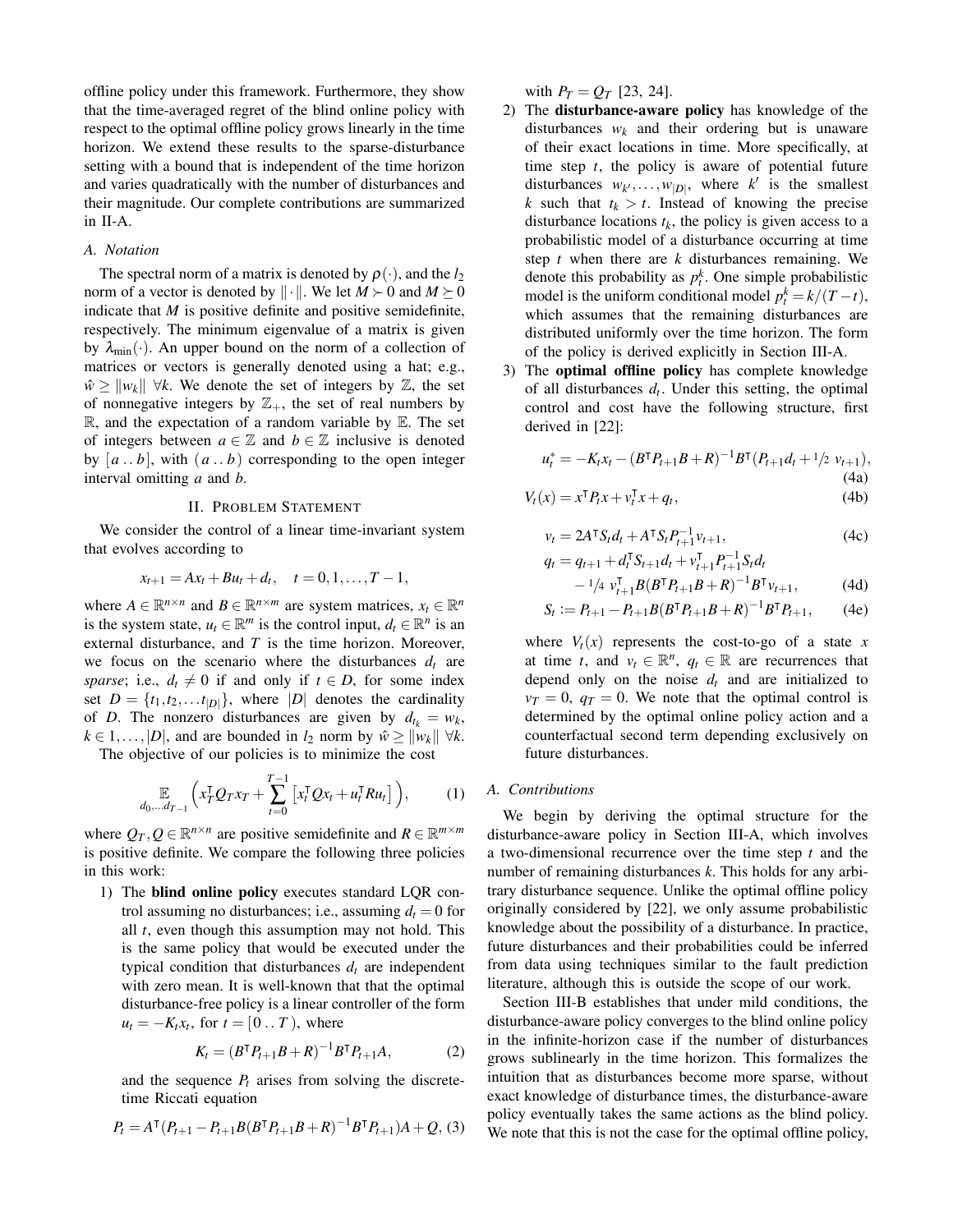which can leverage its precise knowledge of disturbance times to modify its control strategy.

Section IV provides a regret bound between the blind online policy and the optimal offline policy. Specifically, we show that the regret grows quadratically in the number of disturbances and in their magnitude. We accomplish this via an intermediate reduction to the cost of the blind online policy without disturbances, which is also of independent interest. This bound is relevant in a practical setting where naive LQR controllers are deployed in a real-world environment with sparse disturbances.

#### III. THE DISTURBANCE-AWARE POLICY

We derive the structure of the disturbance-aware policy, which takes the form of a two-dimensional recursion. We then show that under a particular sparsity condition the optimal control action converges to that of the blind online policy in the infinite-horizon case. For notational convenience, in this section disturbances  $d_{t_k} = w_k$  are indexed in reverse chronological order, such that  $t_1 \geq t_2 \geq \cdots \geq t_{|D|}$ .

## *A. Disturbance-aware policy structure*

Theorem 1. *The form of the optimal disturbance-aware policy described in Section II is given by*

$$
(u_t^k)^* = -K_t x_t - (R + B^\mathsf{T} P_{t+1} B)^{-1} B^\mathsf{T} (p_t^k P_{t+1} w_k + \tilde{r}_{t+1}^k),
$$
  
\n
$$
J_t^k(x) = x^\mathsf{T} P_t x + 2r_t^{k \mathsf{T}} x + c_t^k,
$$
  
\n
$$
r_t^k = A^\mathsf{T} (I - F_t P_{t+1})^\mathsf{T} (\tilde{r}_{t+1}^k + p_t^k P_{t+1} w_k),
$$
  
\n
$$
c_t^k = \tilde{c}_{t+1}^k - (\tilde{r}_{t+1}^k + p_t^k P_{t+1} w_k)^\mathsf{T} F_t (\tilde{r}_{t+1}^k + p_t^k P_{t+1} w_k)
$$
 (5)  
\n
$$
+ p_t^k w_k^\mathsf{T} P_{t+1} w_k + 2p_t^k r_{t+1}^{k-1} w_k,
$$

$$
F_t := B(R + B^{\mathsf{T}} P_{t+1} B)^{-1} B^{\mathsf{T}},
$$
  
\n
$$
\tilde{r}_t^k = \overline{p}_t^k r_t^k + p_t^k r_t^{k-1},
$$
  
\n
$$
\tilde{c}_t^k = \overline{p}_t^k c_t^k + p_t^k c_t^{k-1},
$$

*where P<sup>t</sup> is obtained from Pt*+<sup>1</sup> *via the Riccati sequence* (3) *and*  $r_t^k \in \mathbb{R}^n$  *and*  $c_t^k \in \mathbb{R}$  *are recurrences indexed by both*  $t \in [0..T]$  and  $k \in [0..|D|]$ *, initialized to*  $P_T = Q_T$ *,*  $r_T^k = 0$ *, and*  $c_T^k = 0$  *for all k. Here*  $(u_t^k)^*$  *is the expectation-optimal action at time step t with k possible future disturbances.*

*Sketch of proof.* The derivation of the optimal disturbanceaware policy mirrors the classic dynamic programming approach [23]. Our induction hypothesis is that the cost at time step  $t + 1$  with *k* possible future disturbances is of the form

$$
J_{t+1}^k(x) = x^{\mathsf{T}} P_t x + 2 r_t^{k\mathsf{T}} x + c_t^k.
$$

We proceed backwards by induction, optimizing for the expected cost-minimizing control

$$
J_t^k(x) = \min_{u} \quad \left\{ x^{\mathsf{T}} Q x + u^{\mathsf{T}} R u + \overline{p}_t^k J_{t+1}^k (Ax + Bu) + p_t^k J_{t+1}^{k-1} (Ax + Bu + w_k) \right\},\,
$$

where  $\overline{p}_t^k = 1 - p_t^k$ . The last two terms represent the expected value of the cost-to-go, which is decomposed over the probability of a disturbance at that time step. Since we assume access to the probabilistic model  $p_t^k$  and disturbances  $w_k$ , this recursion can be evaluated. Paralleling derivations in [22], we expand  $J_{t+1}^k$  and  $J_{t+1}^{k-1}$  and collect terms to write

$$
J_t^k(x) = \min_{u} \begin{bmatrix} u \\ a \end{bmatrix}^\mathsf{T} \begin{bmatrix} R + B^T P_{t+1} B & z \\ z^\mathsf{T} & M \end{bmatrix} \begin{bmatrix} u \\ a \end{bmatrix} + \tilde{c}_{t+1}^k,
$$

with the following additional definitions:

$$
a = \begin{bmatrix} x^{\mathsf{T}} & w_k^{\mathsf{T}} & r_{t+1}^k & r_{t+1}^{k-1\mathsf{T}} \end{bmatrix}^{\mathsf{T}},
$$
  
\n
$$
z = \begin{bmatrix} B^{\mathsf{T}} P_{t+1} A & p_t^k B^{\mathsf{T}} P_{t+1} & \overline{p}_t^k B^{\mathsf{T}} & p_t^k B^{\mathsf{T}} \end{bmatrix},
$$
  
\n
$$
M = \begin{bmatrix} Q + A^{\mathsf{T}} P_{t+1} A & A^{\mathsf{T}} P_{t+1} & \overline{p}_t^k A^{\mathsf{T}} & p_t^k A^{\mathsf{T}} \\ P_{t+1} A & p_t^k P_{t+1} & 0 & p_t^k I \\ \overline{p}_t^k A & 0 & 0 & 0 \\ p_t^k A & p_t^k I & 0 & 0 \end{bmatrix}
$$

.

We now apply the Schur complement to write the optimal control and cost in closed form, attaining the form specified in the theorem statement.  $\Box$ 

As in [22], the optimal control is affine in *x* with the same feedback matrix (2) as the blind online policy and an additional term that depends on future disturbances and the probability model. Note that  $(u_t^k)^*$  now depends on both *k* and *t*.

#### *B. Convergence to the blind online policy*

We show that under mild conditions on the system and probability model, the optimal disturbance-aware policy derived in the previous section converges to the blind online policy if the number of disturbances grows sublinearly in the time horizon.

Assumption 1. *The pair* (*A*,*B*) *is controllable and Q can be decomposed as*  $Q = LL^{\dagger}$  *for some matrix L such that*  $(A, L)$  *is observable. Moreover, the Riccati sequence P<sup>t</sup> is stabilizing such that*

$$
\rho(A-BK_t)<1-\gamma
$$

*for all t and some* γ > 0*, where K<sup>t</sup> is the feedback matrix* (2) *in the standard LQR controller.*

Controllability and observability are standard assumptions in the classic LQR derivation and are sufficient to show that the controller converges to a stabilizing solution. Assumption 1 also stipulates that intermediate iterations of the Riccati equation produce stabilizing controllers. This is immediately satisfied for many choices of the terminal cost  $Q_T$  [25, 26]. Additionally, the Riccati sequence is known to converge exponentially to a stable solution [27], and hence the number of intermediate iterations violating Assumption 1 is generally negligible. The positive constant  $\gamma$  simply quantifies the level of stability.

Assumption 2. *The disturbance probability p<sup>k</sup> <sup>t</sup> approaches zero if the number of disturbances k grows sublinearly in t. Formally, let k<sup>i</sup> be a monotonically increasing sequence in* Z<sup>+</sup> *and t<sup>i</sup> be a monotonically strictly decreasing sequence in*  $(-∞ \t . T]$ *. Then if*  $k_i / t_i → 0$  *as i* → ∞*, the disturbance probability*  $p_{t_i}^{k_i} \to 0$ .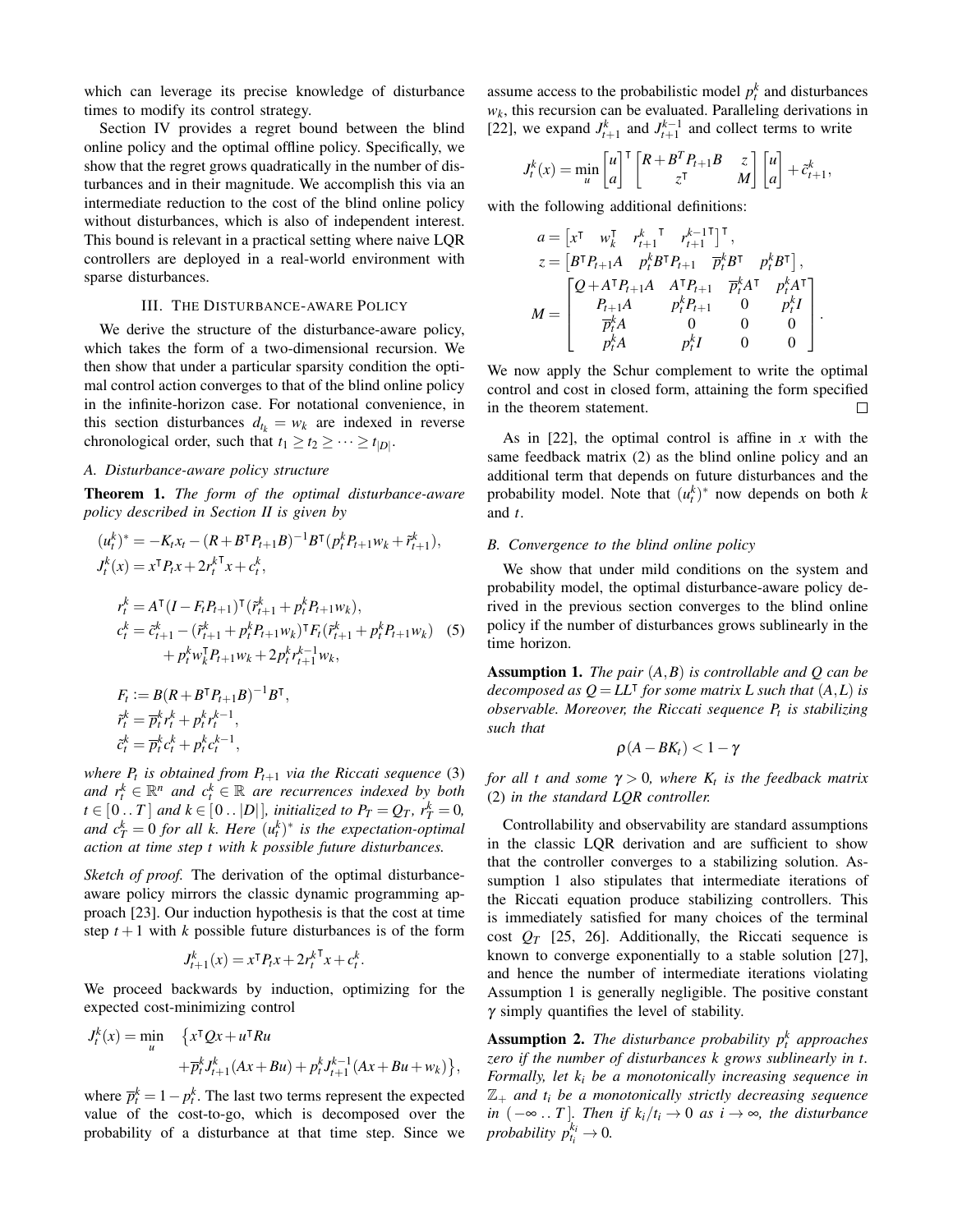Note that in order to show infinite-horizon convergence of the disturbance-aware policy, we adopt a slight abuse of notation by letting  $t \rightarrow -\infty$  with a fixed final time *T*. This is a standard approach in LQR derivations; see [23] for reference. Assumption 2 is satisfied by most natural disturbance priors. For instance, the uniform distribution  $p_t^k = k/(T-t)$  decays to zero if  $t \to -\infty$  faster than  $k \to \infty$ . We now introduce a lemma before presenting the main result of this section.

**Lemma 1.** *Under Assumption 1, we have that*  $||r_t^k|| \leq \hat{r}$  for *all*  $k \in \mathbb{Z}_+$  *and*  $t \in (-\infty, T]$ *, where*  $\hat{r}$  *is some scalar.* 

*Proof.* The recurrence for  $r_t^k$  can be written as

$$
r_t^k = U_t \tilde{r}_{t+1}^k + p_t^k H_t w_k, \tag{6}
$$

with

$$
U_t = A^{\mathsf{T}} (I - F_t P_{t+1})^{\mathsf{T}} = (A - BK_t)^{\mathsf{T}},
$$
  
\n
$$
H_t = A^{\mathsf{T}} (I - F_t P_{t+1})^{\mathsf{T}} P_{t+1}.
$$

Note that  $U_t$  and  $H_t$  depend only on  $P_t$ . By Assumption 1, *P<sup>t</sup>* converges to a positive definite solution and therefore  $U_t \rightarrow U^*$  and  $H_t \rightarrow H^*$  where  $||U_t|| < 1 - \gamma$  and  $||U^*|| < 1 - \gamma$ .

We now prove the claim by upper bounding a sequence of upper bounds given by  $\hat{r}_t \geq ||r_t^k|| \forall k$ . Since  $r_T^k = 0$  for all *k*, we have that  $\hat{r}_T = 0$ . By induction,

$$
||r_t^k|| \le ||\tilde{r}_{t+1}^k|| ||U_t|| + p_t^k ||w_k|| ||H_t||
$$
  
\n
$$
\le \hat{r}_{t+1}(1 - \gamma) + \hat{w}\hat{H}
$$
  
\n
$$
= \hat{r}_t,
$$

where  $\hat{r}_t := \hat{r}_{t+1}(1-\gamma) + \hat{w}\hat{H}$ ,  $\hat{w} \ge ||w_k||$  for all *k* by assumption and  $\hat{H} \ge ||H_t||$  for all *t* by convergence. Since  $\gamma > 0$ ,  $\hat{r}_t$  is a geometrically decaying sequence with a bounded additive term which cannot diverge. Hence,  $\hat{r}_t < \hat{r}$   $\forall t$  for some  $\hat{r}$  and therefore  $||r_t^k|| < \hat{r}$  for all *k* and *t*.  $\Box$ 

**Lemma 2.** *Under Assumptions 1 and 2, let*  $k_i/t_i \rightarrow 0$  *as*  $i \rightarrow \infty$  *for strictly monotonic sequences*  $k_i$  *and t<sub>i</sub>. Since only one disturbance can occur on a particular time step, we further assume*  $k_i - k_{i-1} \in \{0, 1\}$   $\forall i$ . Then  $||r_{t_i}^{k_i}|| \rightarrow 0$  as  $i \rightarrow \infty$ .

*Proof.* Let  $\bar{t}_i = t_{i+1} - t_i$ . Using (6) and expanding  $\tilde{r}^{k_i}_{t_{i+1}}$  yields

$$
r_{t_i}^{k_i} = \overline{p}_{t_i}^{k_i} U_{t_i} r_{t_i+1}^{k_i} + p_{t_i}^{k_i} U_{t_i} r_{t_i+1}^{k_i-1} + p_{t_i}^{k_i} H_{t_i} w_{k_i}.
$$
 (7)

We focus on bounding our two terms  $r_{t_i+1}^{k_i}$  and  $r_{t_i+1}^{k_i-1}$ . By inspection of (6),

$$
||r_{t_i+1}^{k_i}|| \leq (1-\gamma)^{\bar{t}_i-1}\hat{r} + \sum_{j=1}^{\bar{t}_i-1} p_{t_i+j}^{k_i} (1-\gamma)^j (\hat{r}+\hat{w}\hat{H})
$$
  

$$
\leq (1-\gamma)^{\bar{t}_i-1}\hat{r} + \hat{p}_i \cdot \frac{\hat{r}+\hat{w}\hat{H}}{\gamma},
$$

where  $\hat{w} \ge ||w_k||$  upper bounds the disturbance magnitude,  $\hat{H}$ upper bounds  $||H_t||$ ,  $\hat{r}$  is as in Lemma 1, and

$$
\hat{p}_i = \max_{j=1,\ldots,\bar{i}_i-1} \{p_{t_i+j}^{k_i}\}.
$$

It is evident that under Assumption 2 with  $k_i/t_i \rightarrow 0$  that  $\hat{p}_i \rightarrow 0$  as well. Note that we leverage the observation that



Fig. 1: An illustration of a trajectory disturbance budget *k* growing sublinearly in the time horizon. An increase in *k* corresponds to a nonzero disturbance in the system dynamics. Lemma 2 shows that along the tuples  $(t_i, k_i)$  demarcated by black squares, the norm of the linear cost coefficient  $\Vert r_i^{k_i} \Vert$ vanishes. Theorem 2 extends this to the intermediate values  $(t'_j, k'_j)$ , and establishes that the disturbance-aware policy converges to the blind online policy.

 $||U_t|| < 1 - \gamma$  as in the proof for Lemma 1. We similarly bound

$$
||r_{t_{i}+1}^{k_{i}-1}|| \leq (1-\gamma)^{\bar{t}_{i}-1} ||r_{t_{i-1}}^{k_{i-1}}|| + \sum_{j=1}^{\bar{t}_{i}-1} p_{t_{i}+j}^{k_{i}-1} (1-\gamma)^{j} (\hat{r} + \hat{w}\hat{H})
$$
  

$$
\leq (1-\gamma)^{\bar{t}_{i}-1} ||r_{t_{i-1}}^{k_{i-1}}|| + \hat{p}_{i}' \cdot \frac{\hat{r} + \hat{w}\hat{H}}{\gamma},
$$

where

$$
\hat{p}'_i = \max_{j=1,\dots,\bar{t}_i-1} \{p^{k_i-1}_{t_i+j}\}.
$$

Similarly to  $\hat{p}_i$ , as  $i \to \infty$  we have  $\hat{p}'_i \to 0$ . We can now bound the expression for  $r_{t_i}^{k_i}$  in (7):

$$
||r_{t_i}^{k_i}|| \leq (1-\gamma)^{\tilde{t}_i}||r_{t_{i-1}}^{k_{i-1}}|| + (\hat{p}_i + \hat{p}_i')\frac{\hat{r} + \hat{w}\hat{H}}{\gamma} + p_{t_i}^{k_i}\hat{w}\hat{H}.
$$

We now have a recurrence for  $||r_{t_i}^{k_i}||$  in terms of  $||r_{t_{i-1}}^{k_{i-1}}||$ . Note that since  $\hat{p}_i$ ,  $\hat{p}'_i$ , and  $p_{t_i}^{k_i}$  all decay to zero, this is an exponentially decaying recurrence with an additional term that also decays to zero, and hence  $||r_{t_i}^{k_i}|| \to 0$ .  $\Box$ 

Note that Lemma 2 only shows that the norm of the linear cost coefficient  $||r_{t_i}^{k_i}|| \rightarrow 0$  for a subsequence of the indices that would be observed for a full trajectory. We now need to include the intermediate time steps where a disturbance does not incur, as illustrated in Figure 1. The following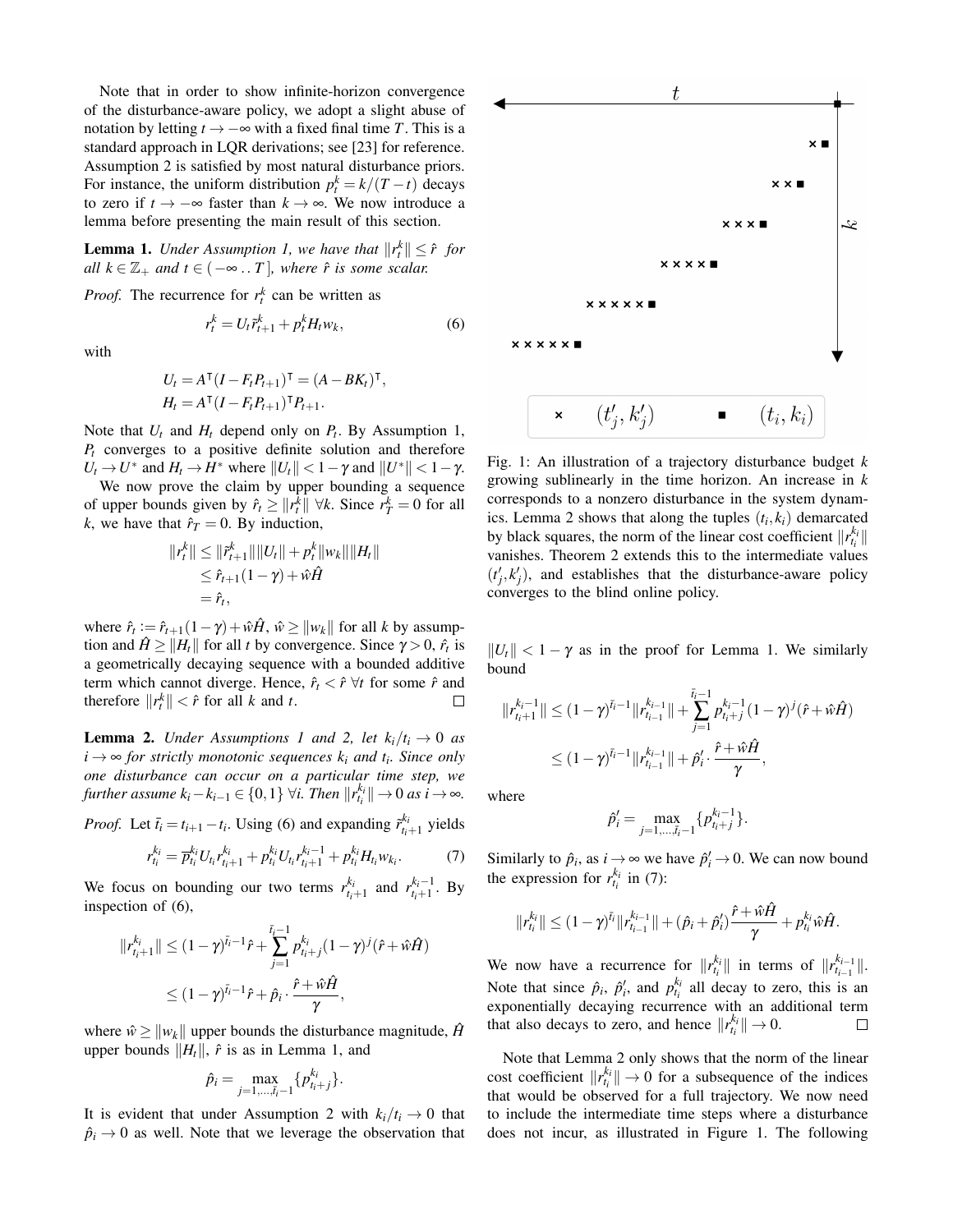theorem makes this rigorous and presents the main result of this section.

Theorem 2. *Under the conditions of Lemma 2, we relax strict monotonicity to include intermediate time steps and obtain our desired sequences of the form*

$$
(t'_j,k'_j):=(t_0,k_0),(t_0-1,k_0),\ldots,(t_1+1,k_0),(t_1,k_1),\ldots
$$

where with some abuse of notation  $(t'_j, k'_j)$  refers to the jth  $p$ *air from the right hand side sequence, with*  $j \in \mathbb{Z}_+$ *. If*  $k_i/t_i \to 0$  *as i*  $\to \infty$ *, then*  $\left\| \begin{matrix} k' \\ r' \\ t'_j \end{matrix} \right\|$  $\parallel \rightarrow 0$  *and the disturbanceaware policy converges to the blind online policy.*

*Proof.* Lemma 2 gives us that  $||r_{t_i}^{k_i}|| \rightarrow 0$ . Consider an intermediate term  $\Vert r_t^{t_i} \Vert$  $\frac{t_i}{t_i - t'}$  where  $t' < \overline{t_i}$ . Using a similar strategy and notation to the proof of Lemma 2, we can note that

$$
\|r^{t_i}_{t_i-t'}\| \leq (1-\gamma)^{t'}\|r^{k_i}_{t_i}\| + \hat{p}_i \cdot \frac{\hat{r} + \hat{w}\hat{H}}{\gamma}
$$

Since  $(1 - \gamma)^{t'} < 1$  and  $\hat{p}_i \to 0$ , we can upper bound the norm of intermediate terms by the norm of the previous  $||r_{t_i}^{k_i}||$  and an additional term that decays to zero as  $k_i/t_i \rightarrow 0$ . Therefore, we have that

$$
\left\|r_{t'_j}^{k'_j}\right\| \to 0 \text{ as } j \to \infty.
$$

This holds for an arbitrary sequence where  $k_i/t_i \rightarrow 0$ , and therefore it is easy to show also that

$$
\left\|\tilde{r}_{t'_j}^{k'_j}\right\| \to 0 \text{ as } j \to \infty.
$$

Inspection of (5) and noting that  $p_{t_i}^{k_i} \to 0$  yields

$$
\left(u_{t'_j}^{k'_j}\right)^* \to -K_{t'_j}x_{t'_j},
$$

i.e. the disturbance-aware policy converges to the blind online policy for the sequence  $(k'_j, t'_j)$ , completing the proof.  $\Box$ 

Theorem 2 conveys that as long as the number of disturbances grows sublinearly in the time horizon, the disturbance-aware policy converges to the blind online policy. This matches the natural intuition that if disturbances become more sparse, without knowing their exact locations it becomes less cost-effective to mitigate their potential impact by deviating from the blind online policy.

### IV. BLIND POLICY REGRET

We establish a finite-horizon regret bound between the blind online policy and the optimal offline policy in the presence of sparse disturbances. This is accomplished by an intermediate reduction to the cost of the blind online policy without disturbances. Assumption 2 is not needed in this section, and the intermediate stability requirement in Assumption 1 is required for Theorem 5 but not Theorem 4. We revert the ordering of disturbances  $d_{t_k} = w_k$  to the natural chronological order  $t_1 \leq t_2 \leq \cdots \leq t_{|D|}$ .

We let  $J_0^w(x_0)$  denote the cost-to-go under the blind policy for an initial state  $x_0$  with disturbances  $\{w_k\}$  added at times  $\{t_k\}$ ,  $k \in \{0, \ldots, |D|\}$ . Similarly,  $J_0(x_0)$  is the cost-to-go of the blind policy *without* disturbances, i.e.  $d_t = 0 \ \forall t$ . The cost of the optimal offline policy with the disturbance sequence is denoted as  $V_0^w(x_0)$  and given by (4b). We will bound  $J_0^w(x_0) - V_0^w(x_0)$  by a reduction to *J*<sub>0</sub>(*x*<sub>0</sub>).

Lemma 3. *Under Assumption 1, the Riccati sequence P<sup>t</sup> is bounded such that*  $||P_t|| \leq \hat{P}$  *for all t* ∈ ( $-\infty$ .. *T* ] *for some constant*  $\hat{P} \geq 1$ *.* 

*Proof.* Under the controllability and observability conditions in Assumption 1, it is well known that the Ricatti sequence *P*<sup>*t*</sup> converges as *t* → −∞ [23]. Convergence of the matrix sequence implies convergence of the norm, and convergent sequences are bounded. If this bound is less than 1, we choose  $\hat{P} = 1$  to ensure that  $\hat{P} \geq 1$ .  $\Box$ 

Remark 1. *Note that the previous lemma seems stronger than necessary, as in this section we are operating in the finite-horizon domain with*  $t \in [0..T]$ *. However, Lemma 3 is important for establishing that the bound*  $\hat{P}$  *is independent of the time horizon of the system.*

Theorem 3. *Consider the evolution of a trajectory starting from x*<sup>0</sup> *which is perturbed by* |*D*| *disturbances of magnitude at most*  $\hat{w}$ . The regret of the blind online policy compared to *the optimal offline policy is bounded by*

$$
|J_0^w(x_0) - V_0^w(x_0)| \le O(|D|\hat{w}||x_0||) + O(|D|^2\hat{w}^2),
$$

*where O*(·) *absorbs constants dependent on the dynamics matrices A, B and design matrices*  $Q$ *,*  $Q_T$ *, R.* 

*Proof.* Using the triangle inequality

$$
|J_0^w(x_0) - V_0^w(x_0)| \le |J_0^w(x_0) - J_0(x_0)| + |J_0(x_0) - V_0^w(x_0)|
$$

We can now apply Theorem 4 and Theorem 5 to derive

$$
|J_0^w(x_0) - V_0^w(x_0)| \le 2|D|\hat{w}\hat{P}(2||x_0|| + \hat{w})
$$
  
+ |D|^2 \hat{w}^2 (2\hat{P}^2 + 3\hat{P})  
+ 
$$
\frac{|D|^2 \hat{w}\hat{P}(3\hat{P}\hat{w} + \gamma^{-2})||B||^2}{\lambda_{\min}(R)}
$$

,

where  $\gamma$  is as in Assumption 1,  $R$  is the control cost matrix in (1), and  $\hat{P}$  is from Lemma 3. This yields the desired expression as  $\gamma$  and  $\hat{P}$  are given by *A*, *B*, *Q*, *Q<sub>T</sub>*, and *R*.  $\Box$ 

The main utility of Theorem 3 is that the asyptotic suboptimality of the blind online policy can be upper bounded by a quadratic function of  $|D|$  and  $\hat{w}$ . While the quadratic nature of the cost (1) hints at the result, this is nontrivial as the optimal offline policy is counterfactual in that it assumes complete knowledge of all future disturbances. Note that the derived bound has no dependence on the time horizon *T*. We derive the result by reducing to the cost  $J_0(x_0)$  of the blind online policy with no disturbances, and in doing so establish Theorems 4 and 5, which are also interesting standalone results.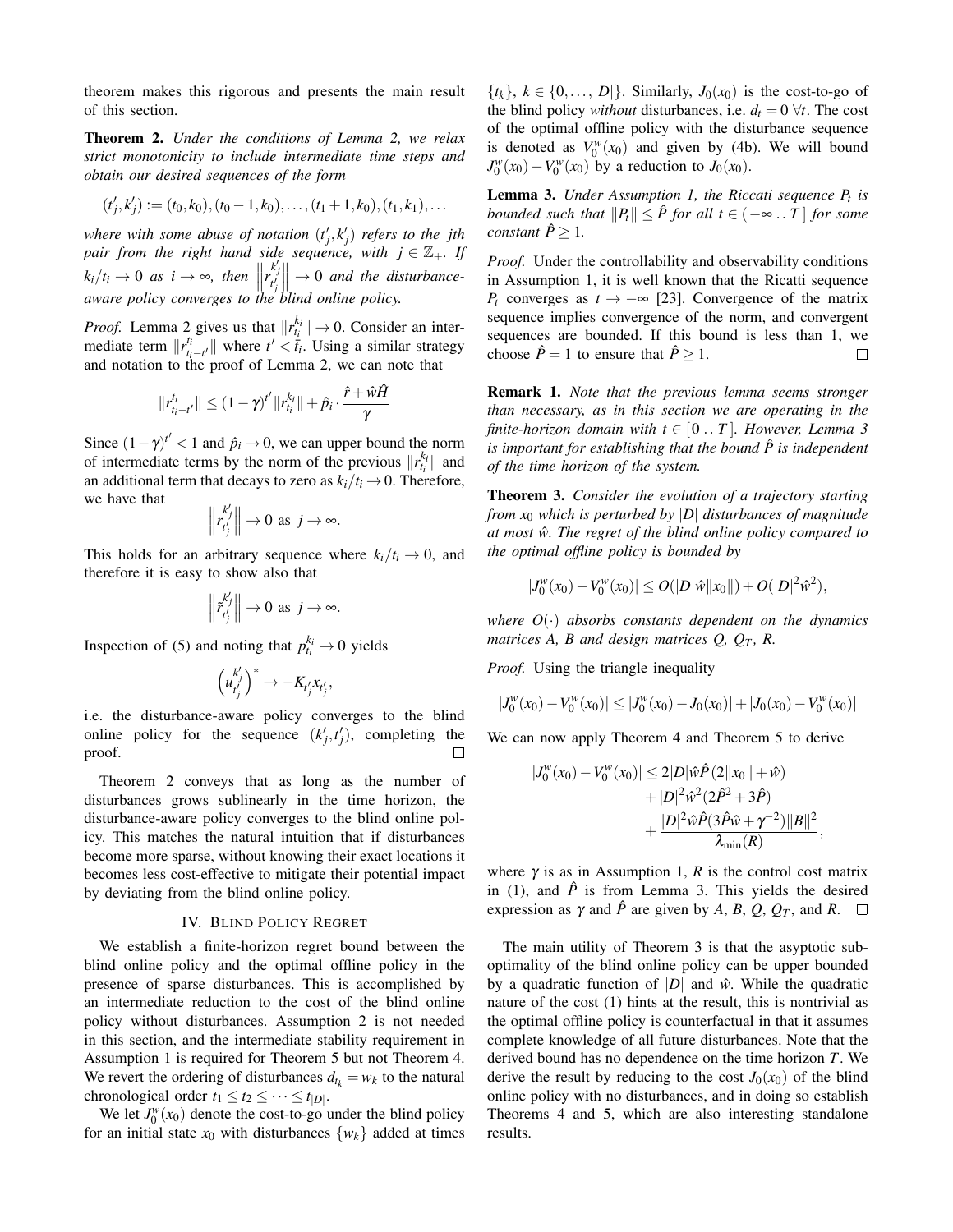## *A. Blind policy additional cost bound*

Consider the Riccati sequence  $P_0$ , ...,  $P_T$ , with corresponding feedback matrices  $K_t$  as in (2). The cost-to-go of an initial state  $x_0$  under the blind policy with no disturbances is  $J_0(x_0) = x_0^{\text{T}}$  $\int_0^T P_0 x_0$ . We will bound the additional cost incurred by |*D*| disturbances of magnitude at most  $\hat{w}$  under the blind policy  $u_t = -K_t x_t$ .

Theorem 4. *Consider the blind online LQR policy for a controllable and observable system which is perturbed by* |*D*| *disturbances of bounded norm*  $\hat{w}$  *over a finite time horizon. The incurred cost difference compared to the unperturbed trajectory starting at the same initial state*  $x_0$  *is bounded by* 

$$
|J_0^w(x_0) - J_0(x_0)| \leq 2|D|\hat{w}\hat{P} (||x_0|| + \hat{w} + |D|\hat{w}\hat{P}),
$$

*where*  $\hat{P}$  *is from Lemma 3.* 

*Proof.* Consider the perturbed trajectory  $x_t$ , with disturbances  $w_1, \ldots, w_{|K|}$  being added at time steps  $t_1 \leq \cdots \leq t_{|K|}$ . For notational simplicity, we let  $t'_{k} = t_{k} + 1$  and  $y_{t'_{k}} = x_{t'_{k}} - w_{k}$ with  $y_0 = x_0$ ; i.e.,  $y_{t_k}$  represents what the state would have been at time step  $t_k^{\uparrow} + 1$  without the disturbance  $w_k$  at the previous time step. Using the cost-to-go, we can write the additional cost of the perturbed trajectory as

$$
|J^{w}(x_{0}) - J(x_{0})| = \Big| \sum_{t_{k} \in D} \Big[ -y_{t'_{k}}^{\mathsf{T}} P_{t'_{k}} y_{t'_{k}} + x_{t'_{k}}^{\mathsf{T}} P_{t'_{k}} x_{t'_{k}} \Big] \Big|
$$
  

$$
= \Big| \sum_{t_{k} \in D} \Big[ 2y_{t'_{k}}^{\mathsf{T}} P_{t'_{k}} w_{k} + w_{k}^{\mathsf{T}} P_{t'_{k}} w_{k} \Big] \Big|
$$
  

$$
\leq 2|D|\hat{w}^{2}\hat{P} + 2\hat{w} \sum_{t_{k} \in D} ||y_{t'_{k}}^{\mathsf{T}} P_{t'_{k}}||. \tag{8}
$$

We now wish to upper bound  $||y_{t'}^{\dagger}||$  $T_{t_k'}$ ,  $P_{t_k'}$ , we first establish upper bounds  $y_{t}^{\mathsf{T}}$  $\int_{k}^{T} P_{t_k}^{j} y_{t_k} \leq b_k$  for a recurrence  $b_k$ . Proceeding by induction, let  $b_0 = x_0^{\mathsf{T}}$  ${}_{0}^{T}P_{0}x_{0}$ . The induction hypothesis states

$$
y_{t'_{k}}^{\mathsf{T}} P_{t'_{k}} y_{t'_{k}} \leq b_{k},
$$

which also implies that

$$
\|y_{t_k'}^{\mathsf{T}} P_{t_k'}\| \leq \sqrt{\hat{P}} \cdot \sqrt{y_{t_k'}^{\mathsf{T}} P_{t_k'} y_{t_k'}} = \sqrt{\hat{P} b_k}.
$$

Therefore, with some manipulation we have that

$$
x_{t'_{k}}^{\mathsf{T}} P_{t'_{k}} x_{t'_{k}} = (y_{t'_{k}} + w_{k})^{\mathsf{T}} P_{t'_{k}} (y_{t'_{k}} + w_{k}) \leq b_{k} + 2 \hat{w} \hat{P}^{3/2} \sqrt{b_{k}} + \hat{w}^{2} \hat{P}.
$$

Since no disturbances act between  $x_{t_k'}$  and  $y_{t_{k+1}'}$ , by optimal control the cost-to-go must decrease and we have

$$
y_{t'_{k+1}}^T P_{t'_{k+1}} y_{t'_{k+1}} \leq x_{t'_{k}}^T P_{t'_{k}} x_{t'_{k}} \leq b_k + 2\hat{w}\hat{P}^{3/2} \sqrt{b_k} + \hat{w}^2 \hat{P} := b_{k+1}.
$$

This is a nonlinear recurrence, for which closed-form solutions are difficult to find. We make the simplification  $\hat{w}^2 \hat{P} \leq \hat{w}^2 \hat{P}^3$  since  $\hat{P} \geq 1$  by Lemma 3; this is a small concession to our bound since  $\hat{P}$  is a fixed, precomputed quantity. The recurrence now reads

$$
b_{k+1} = b_k + 2\sqrt{\hat{w}^2 \hat{P}^3 b_k} + \hat{w}^2 \hat{P}^3
$$

$$
= \left(\sqrt{b_k} + \sqrt{\hat{w}^2 \hat{P}^3}\right)^2.
$$

Square rooting both sides yields

$$
\sqrt{b_k} = \sqrt{b_0} + k\sqrt{\hat{w}^2 \hat{P}^3}.
$$

We can now bound our original term of interest

$$
||y_{t'_{k}}^{\mathsf{T}}P_{t'_{k}}^{'}|| \leq \sqrt{\hat{P}}\sqrt{b_{k}} \leq \sqrt{\hat{P}}\cdot \left(\sqrt{x_{0}^{\mathsf{T}}P_{0}x_{0}} + k\sqrt{\hat{w}^{2}\hat{P}^{3}}\right).
$$

Noting that this expression is maximized by  $k = |D|$  and substituting into (8) completes the proof.  $\Box$ 

Theorem 4 yields an easily-computable bound for the maximum incurrable difference between the cost of a system under nominal, no-disturbance operation and the cost with the inclusion of sparse, unexpected disturbances. The bound scales quadratically in both  $|D|$  and  $\hat{w}$ , while the dependence on the initial state magnitude  $||x_0||$  is merely linear.

## *B. Optimal offline policy cost bound*

Here we desire to bound the difference between the cost of the blind policy without disturbances to the optimal online policy with disturbances.

Theorem 5. *Under Assumption 1, consider* |*D*| *disturbances over a finite time horizon, each with norm bounded by*  $\hat{w}$ *. The cost difference between the optimal online policy without disturbances and the optimal offline policy with disturbances is bounded by*

$$
\begin{aligned} &|J_0(x_0)-V_0^w(x_0)|\\ &\leq 2\|x_0\||D|\hat{P}\hat{w}+|D|^2\hat{w}\hat{P}\left(3\hat{w}+\frac{(3\hat{P}\hat{w}+\gamma^{-2})\|B\|^2}{\lambda_{\min}(R)}\right),\end{aligned}
$$

*where* γ *is as in Assumption 1, R is the control cost matrix in* (1), and  $\hat{P}$  *is from Lemma 3.* 

*Proof.* Since 
$$
J_0(x_0) = x_0^{\mathsf{T}} P_0 x_0
$$
, we have  

$$
|J_0(x_0) - V_0^w(x_0)| \le |v_0^{\mathsf{T}} x_0| + |q_0|.
$$
 (9)

We will bound each of these terms individually.  $Bounding \ |v_0^{\dagger}$  $\binom{7}{0}$  : The structure of (4c) yields

$$
v_0 = \sum_{t_k \in D} \Big( \prod_{t=0}^{t_k-1} A^{\mathsf{T}} S_t P_{t+1}^{-1} \Big) 2 A^{\mathsf{T}} S_{t_k} w_k.
$$

Note that  $P_{t+1}^{-1}S_tA = A - BK_t$ , therefore it follows from Assumption 1 that  $\rho(A^\dagger S_t P_{t+1}^{-1}) < 1 - \gamma \ \forall t$ . We now have

$$
|v_0^{\mathsf{T}} x_0| \le ||x_0|| \cdot 1 \cdot \sum_{t_k \in D} ||2A^{\mathsf{T}} S_{t_k} w_k||
$$
  
= 2||x\_0||  $\sum_{t_k \in D} ||A^{\mathsf{T}} S_{t_k} P_{t_k+1}^{-1}|| ||P_{t_k+1} w_k||$   
 $\le 2||x_0|| |D| \hat{P} \hat{w}.$  (10)

*Bounding* |q<sub>0</sub>|: The structure of the recurrence (4d) and the observation that  $d_t = 0$  if  $t \notin D$  yields

$$
|q_0| \le \sum_{t_k \in D} ||w_k^{\mathsf{T}} S_{t_k + 1} w_k|| \tag{11a}
$$

$$
+\sum_{t_k \in D} \|\mathbf{v}_{t_k+1}^{\mathsf{T}} P_{t_k+1}^{-1} S_{t_k} w_k\| \tag{11b}
$$

$$
+\sum_{t=0}^{T} \frac{1}{4} \|\mathbf{v}_{t+1}\|^2 \|B(B^{\mathsf{T}} P_{t+1} B + R)^{-1} B^{\mathsf{T}}\|.
$$
 (11c)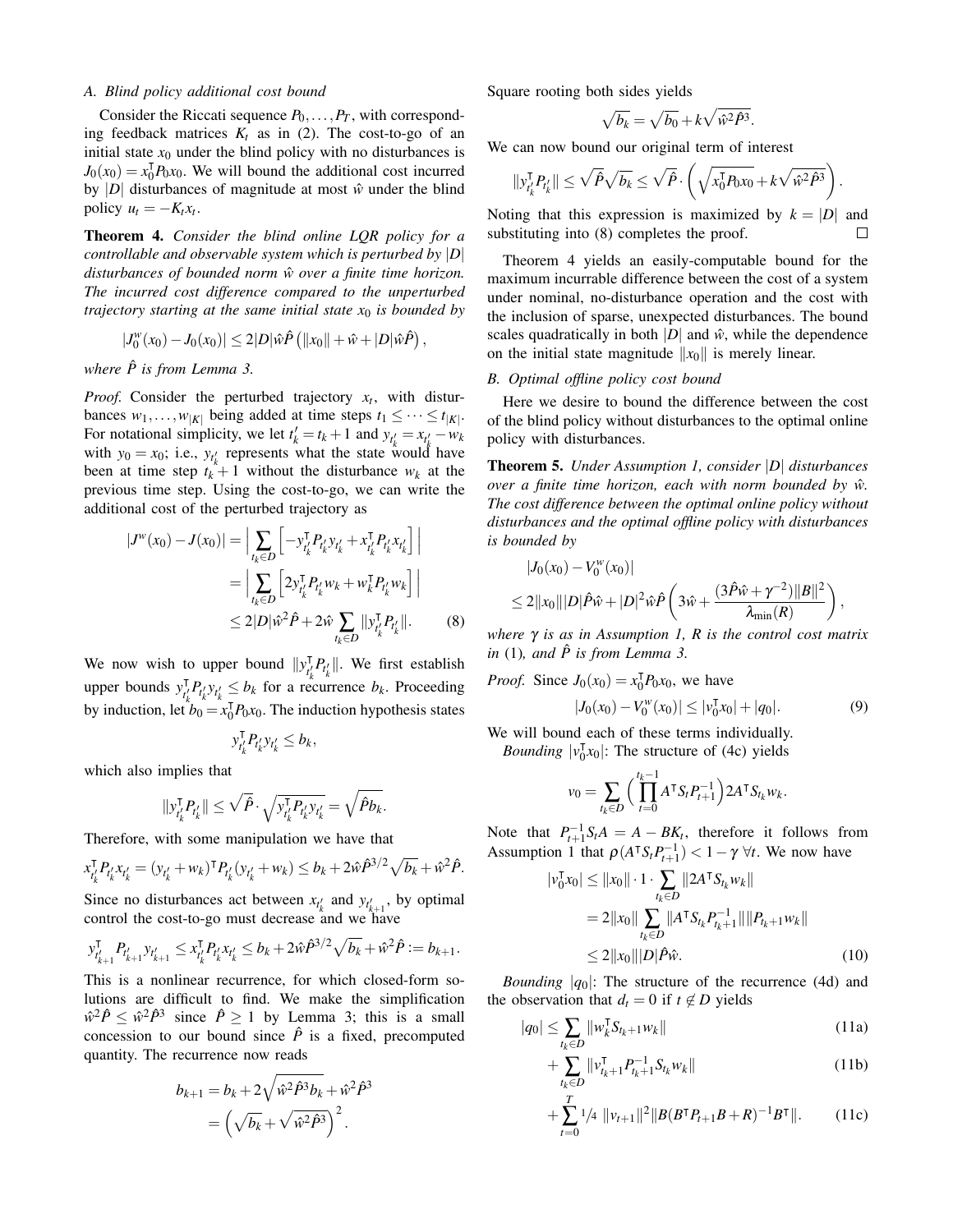We will bound (11a), (11b), and (11c) individually. Regarding (11a), we can write:

$$
\sum_{t_k \in D} ||w_k^{\mathsf{T}} S_{t_k+1} w_k|| \leq |D|\hat{w}^2||S_t||
$$
  
\n
$$
\leq |D|\hat{w}^2 \hat{P}||I - B(B^{\mathsf{T}} P_{t+1} B + R)^{-1} B^{\mathsf{T}} P_{t+1}||
$$
  
\n
$$
\leq |D|\hat{w}^2 \hat{P} (1 + ||B||^2 \hat{P} ||(B^{\mathsf{T}} P_{t+1} B + R)^{-1}||)
$$
  
\n
$$
\leq |D|\hat{w}^2 \hat{P} (1 + \frac{||B||^2 \hat{P}}{\lambda_{\min}(R)}) .
$$

The last step follows from  $R \succ 0$  and  $B^{\dagger}P_{t+1}B \succeq 0$ . We can now bound (11b):

$$
\begin{aligned} \sum_{t_k \in D} \|v_{t_k+1}^{\intercal} P_{t_k+1}^{-1} S_{t_k} w_k\| &\leq \sum_{t_k \in D} \|v_{t_k+1}\| \hat{w} \left(1 + \frac{\|B\|^2 \hat{P}}{\lambda_{\min}(R)} \right) \\ &\leq 2|D|^2 \hat{w}^2 \hat{P} \left(1 + \frac{\|B\|^2 \hat{P}}{\lambda_{\min}(R)} \right). \end{aligned}
$$

By noting that the previous  $\|v_0\|$  bound also holds similarly for any  $\|\nu_t\|$ . Finally, (11c) can by manipulated as:

$$
\sum_{t=0}^{T} ||v_{t+1}||^{2} ||B(B^{\mathsf{T}} P_{t+1} B + R)^{-1} B^{\mathsf{T}}||
$$
\n
$$
\leq \frac{||B||^{2}}{\lambda_{\min}(R)} \sum_{t=0}^{T} ||v_{t+1}||^{2}
$$
\n
$$
\leq \frac{||B||^{2}}{\lambda_{\min}(R)} \left(\sum_{t=0}^{T} ||v_{t+1}||\right)^{2}
$$
\n
$$
\leq \frac{||B||^{2}}{\lambda_{\min}(R)} \left(\sum_{t=0}^{T} \sum_{\substack{I_{k} \in D \\ I_{k} > t}} || \left(\prod_{t'=t}^{I_{k}-1} A^{\mathsf{T}} S_{t'} P_{t'+1}^{-1}\right) 2 A^{\mathsf{T}} S_{t_{k}} w_{k} || \right)^{2}.
$$

Recalling that  $||A^\intercal S_{t'} P_{t'+1}^{-1}|| \leq 1 - \gamma$  by Assumption 1 yields

$$
\leq \frac{4||B||^2}{\lambda_{\min}(R)} \Bigg( \sum_{t=0}^T \sum_{\substack{t_k \in D \\ t_k > t}} (1-\gamma)^{t_k-t} \Big\| A^\intercal S_{t_k} P_{t_k+1}^{-1} P_{t_k+1} w_k \Big\| \Bigg)^2 \\ \leq \frac{4 \hat{P} \hat{w} ||B||^2}{\lambda_{\min}(R)} \Bigg( \sum_{t=0}^T \sum_{\substack{t_k \in D \\ t_k > t}} (1-\gamma)^{t_k-t} \Bigg)^2 \\ \leq \frac{4 \hat{P} \hat{w} ||B||^2}{\lambda_{\min}(R)} \Bigg( \sum_{t_k \in D} \sum_{t=0}^{t_k} (1-\gamma)^{t_k-t} \Bigg)^2 \\ \leq \frac{4 \hat{P} \hat{w} ||B||^2}{\lambda_{\min}(R)} \Bigg( \frac{|D|}{1-(1-\gamma)} \Bigg)^2 \\ \leq \frac{4 \hat{P} \hat{w} |D|^2 ||B||^2}{\gamma^2 \lambda_{\min}(R)}.
$$

We combine bounds for (11a), (11b), (11c), reintroducing

the factor  $1/4$ , to obtain

*Q* = *Q<sup>T</sup>* :=

$$
|q_0| \leq (|D|+2|D|^2)\hat{w}^2\hat{P}\left(1+\frac{\|B\|^2\hat{P}}{\lambda_{\min}(R)}\right) + \frac{\hat{P}\hat{w}|D|^2\|B\|^2}{\gamma^2\lambda_{\min}(R)}
$$
  
\n
$$
\leq 3|D|^2\hat{w}^2\hat{P}\left(1+\frac{\|B\|^2\hat{P}}{\lambda_{\min}(R)}\right) + \frac{\hat{P}\hat{w}|D|^2\|B\|^2}{\gamma^2\lambda_{\min}(R)}
$$
  
\n
$$
\leq |D|^2\hat{w}\hat{P}\left(3\hat{w} + \frac{(3\hat{P}\hat{w} + \gamma^{-2})\|B\|^2}{\lambda_{\min}(R)}\right).
$$

We combine this bound on  $|q_0|$  with the bound (10) for  $|v_0|$  $\frac{1}{0}x_0$ to yield the result. П

## V. EXPERIMENTS

We illustrate our theoretical results on a planar double integrator system with the state

$$
x = \begin{bmatrix} y & \dot{y} & z & \dot{z} \end{bmatrix}^{\mathsf{T}},
$$

for horizontal position *y* and vertical position *z*. The dynamics and cost matrices are as follows:

$$
A := \begin{bmatrix} 1 & \Delta t & 0 & 0 \\ 0 & 1 & 0 & 0 \\ 0 & 0 & 1 & \Delta t \\ 0 & 0 & 0 & 1 \end{bmatrix}, B := \begin{bmatrix} 0 & 0 \\ \Delta t & 0 \\ 0 & 0 \\ 0 & \Delta t \end{bmatrix},
$$
  
=  $Q_T := \begin{bmatrix} 2 & 0 & 0 & 0 \\ 0 & 10^{-3} & 0 & 0 \\ 0 & 0 & 1 & 0 \\ 0 & 0 & 0 & 10^{-3} \end{bmatrix}, R := \begin{bmatrix} 10^{-2} & 0 \\ 0 & 10^{-2} \end{bmatrix}.$ 

We evaluate the blind, disturbance-aware, and optimal offline policies from the initial condition  $x_0 = [1, 0, 1, 0]$ . For simplicity of visualization, we consider disturbances drawn uniformly from the sphere with radius  $\hat{w} = 0.3$  with no velocity components. The time step ∆*t* is 0.005. The disturbanceaware policy is provided the uniform disturbance probability model  $p_t^k = k/(T-t)$ .

Figure 2a shows example trajectories for the blind, disturbance-aware, and optimal offline policies with a single disturbance. The optimal offline policy anticipates the disturbance by preemptively steering the trajectory further downwards, while the disturbance-aware trajectory does the same but more cautiously since it does not know the precise disturbance location. Figure 2b shows the norm of the difference between the first action taken by the disturbanceaware policy  $(u_0^{da})$  and blind policy  $(u_0^b)$  for various time horizons and disturbances. As expected from Theorem 2, as the time horizon increases or disturbance budget decreases, the actions of the disturbance-aware policy approach those of the blind policy.

# VI. CONCLUSION

This paper examines the problem of LQR control with bounded sparse perturbations. We derive the structure of the disturbance-aware policy, which knows the values of future disturbances but only has probabilistic knowledge of their locations in time. Under the condition that the number of disturbances grows sublinearly in the time horizon, we show